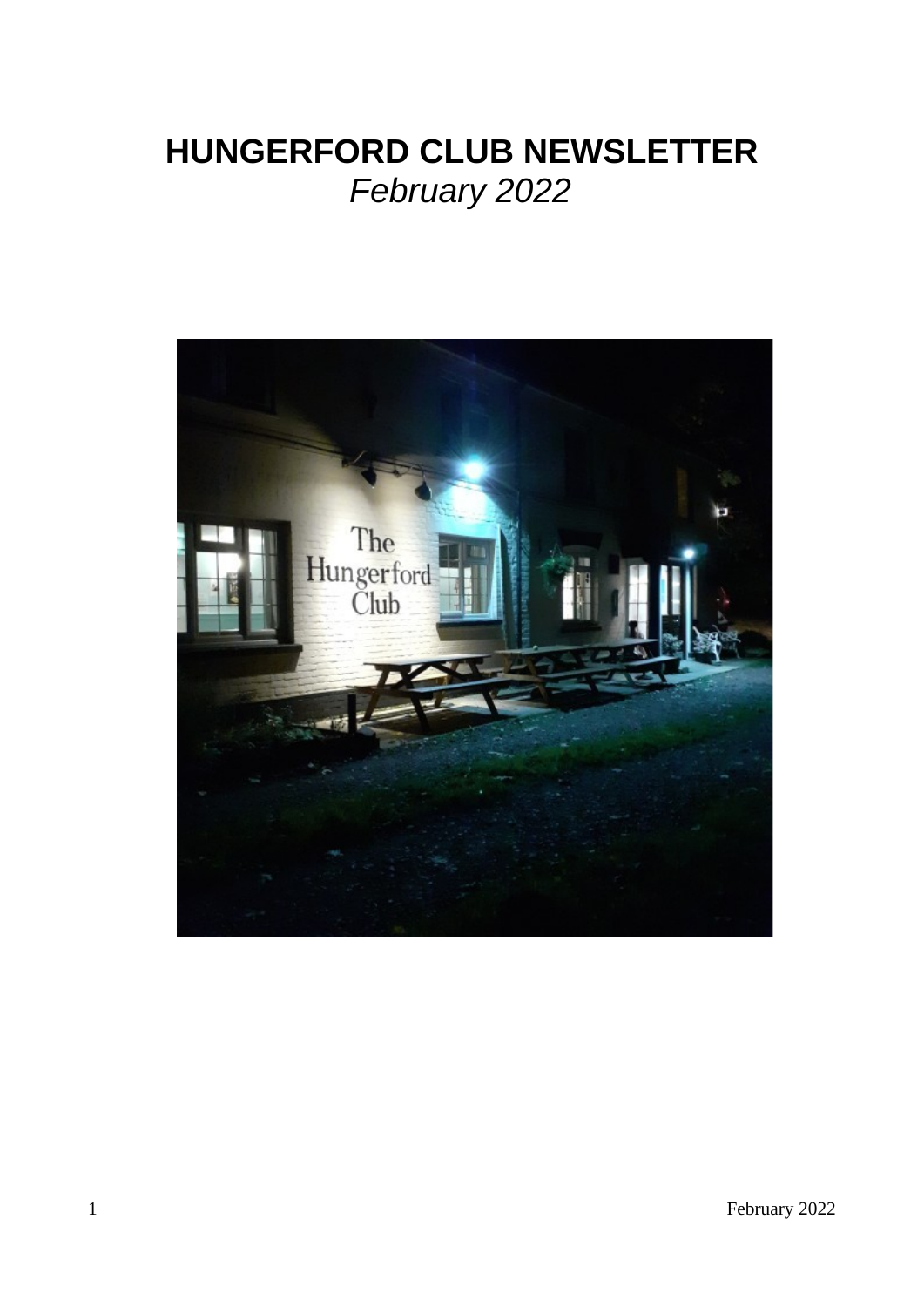## **Welcome**

Welcome to the February 2022 newsletter. While February can be a quiet time for the club there's signs that spring is in the air – at least as far as our sports sections are concerned.

We have the latest news from the Steward, Debbie Hutchins. This is followed by a short updates from the Bowls, Tennis and Indoor Sports sections.

## **Dates for your diary**

17<sup>th</sup> February 2022 - [Ladies Who Lunch](https://www.hungerford-club.co.uk/?event=ladies-who-lunch-4) Starting at 1:00 pm, at Hungerford Club club house



 $25<sup>th</sup>$  February 2022 - [Quiz Night](https://www.hungerford-club.co.uk/?event=quiz-night-3) Staring at 8:00 pm, at Hungerford Club - club house

6<sup>th</sup> March 2022 - *Defibrillator Training* – open to all members. Starting at 12:30 pm, at Hungerford Club - club house

We keep a list of forthcoming events on the website at<https://www.hungerford-club.co.uk/>

### **We are still on Winter opening times**

The opening hours of the club bar are as follows.

|           | <b>Opening hours</b> |
|-----------|----------------------|
| Monday    | $1pm - 11pm$         |
| Tuesday   | $2pm - 11pm$         |
| Wednesday | 12 noon - 10pm       |
| Thursday  | $2pm - 10pm$         |
| Friday    | 12 noon - 10pm       |
| Saturday  | $12$ noon $-$ 5pm    |
| Sunday    | 12 noon - 5pm        |

### **Ladies who Lunch**

The next gathering of the Ladies who Lunch will be on Thursday,  $17<sup>th</sup>$  February 2022 starting at 1pm.

Drop in and have a chin wag and a drink with Debbie. She servers the best coffee in town! If you are coming on your own call Debbie on 01488 682357 and she'll look out for you.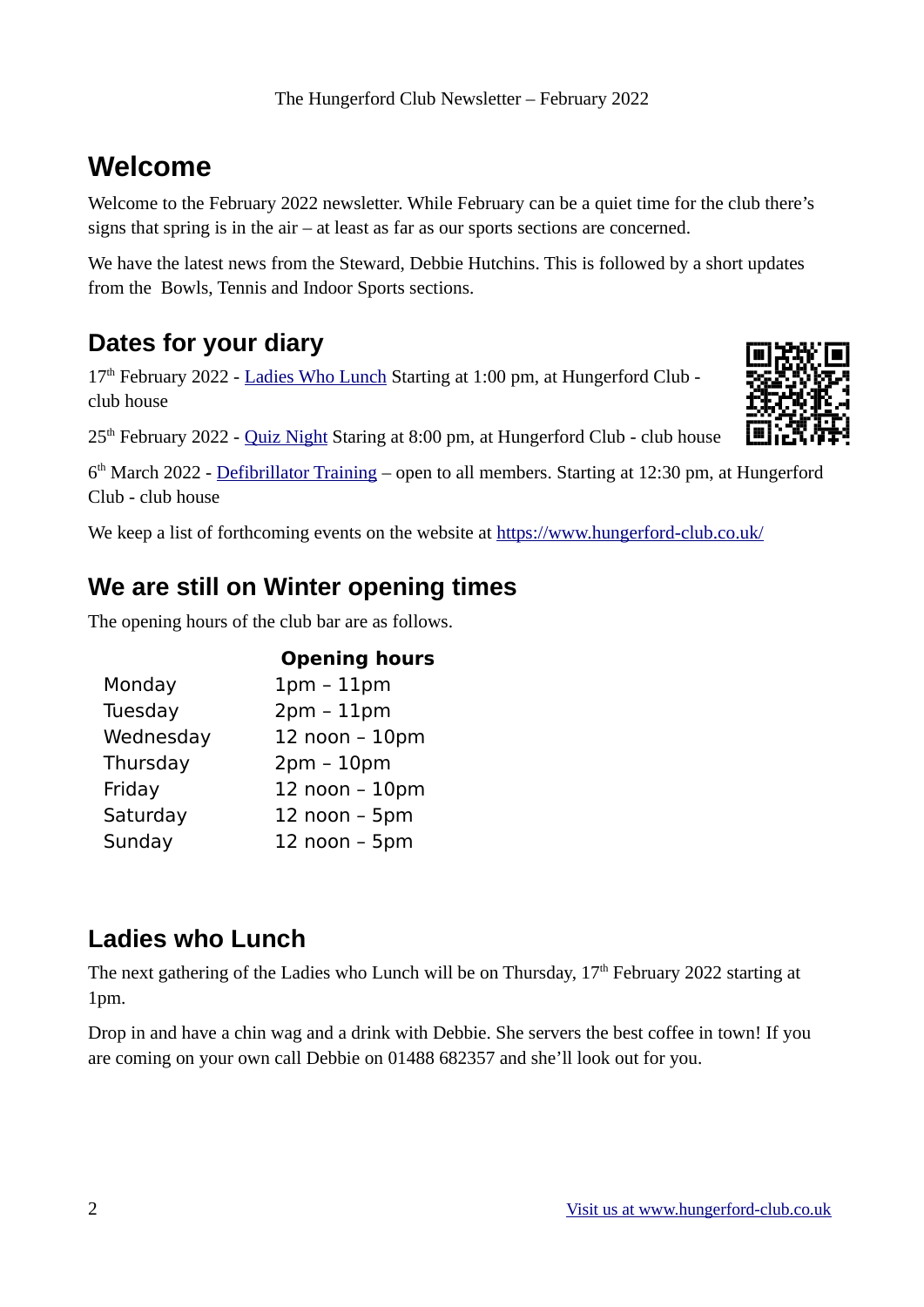## **Food**

We would love to see you at the club for something to eat.

Each day you can have

- Soup of the day with a crusty roll £2.50
- Freshly made Ham and Cheese toasties £3.50
- Beef salad bap £3.00
- Bacon, Sausage and egg bap £3.50

### **Sunday Roasts**

Why not enjoy a Sunday roast down at the club? Please call into the club to put your name down on the sheet by the bar or you can reserve your place by phoning 01488 682357

Vegetarian options are available – please book in advance.

All Sunday lunches are £10.00 Deserts are £4.00

| $6th$ Feb 2022            | Roast Chicken, Roast potatoes, Sage & Onion stuffing and<br>seasonal vegetables.<br><b>Trifle</b> |
|---------------------------|---------------------------------------------------------------------------------------------------|
| 13 <sup>th</sup> Feb 2022 | Roast Gammon with seasonal vegetables                                                             |
| 20 <sup>th</sup> Feb 2022 | Roast Beef with all the trimmings                                                                 |
|                           | 27 <sup>th</sup> Feb 2022 Roast Pheasant with seasonal vegetables                                 |

## **Guest Ales**

We can look forward to the following.

- Wagtail Allendale Brewery, Hexham, Northumberland. A floral aroma, hints of seville orange and spiced dried fruit, with biscuit and toffee notes. 3.8%
- Dirty Rucker Wadworths, Devizes, Wiltshire. A bold English ale, fruity on the palate with a malty sweetness that leads to a peppery note for a smooth finish. 3.9%
- Rampant Ruby Mauldons Brewery, Sudbury, Suffolk. Light ruby coloured ale with a bitter sweet malt taste and a biscuit finish. 4.1%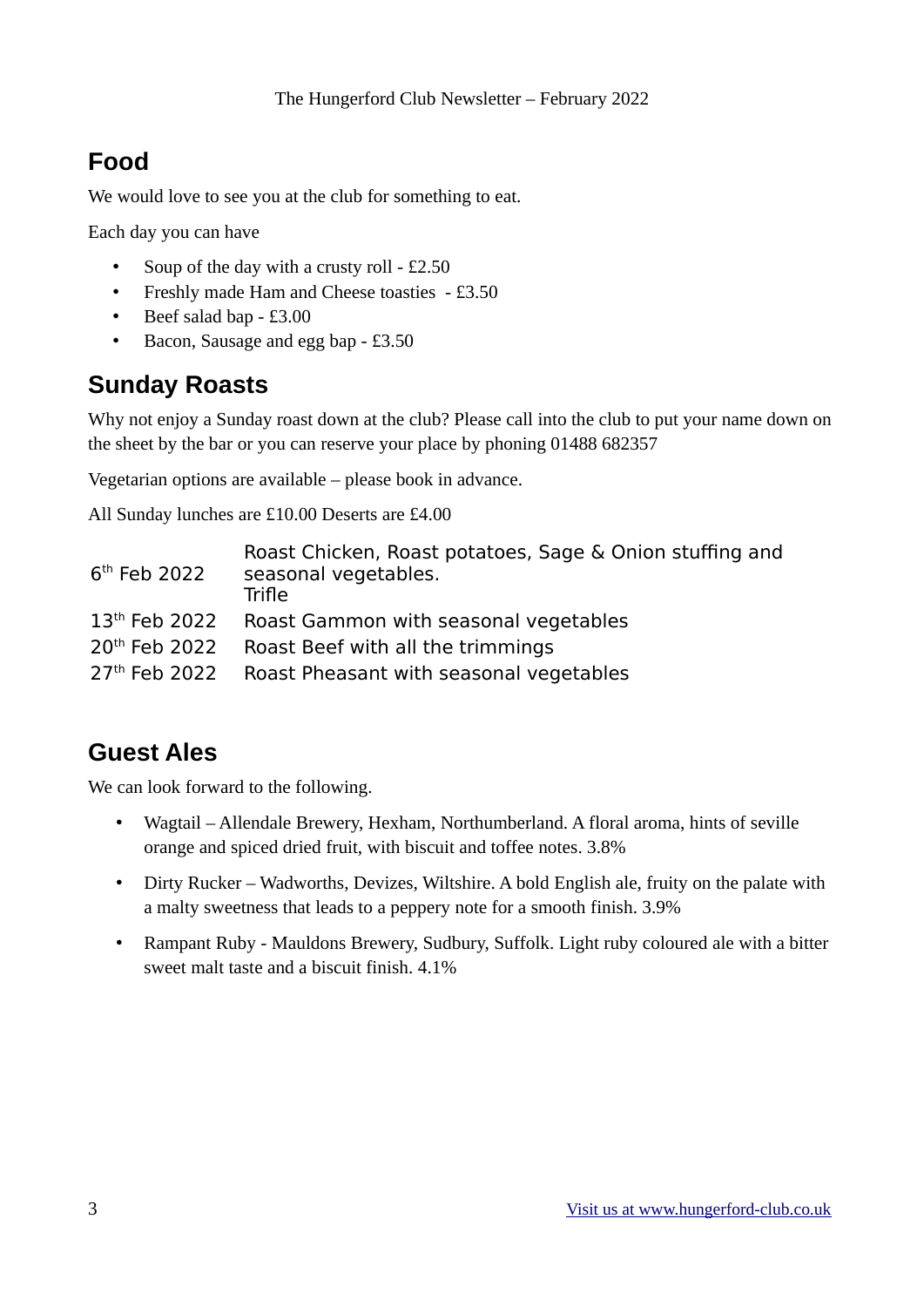## **Bowls Section**

The first of our Indoor matches against West Berks Indoor Bowls Club has now taken place, the result exceeding our wildest expectations. With only 5 of the 15 members playing being regular indoor players we managed to win on 3 of the 5 Triples and only losing the match overall by 1 shot – 88 shots for and 89 shots against. We now look forward to our next match against the Probus Club of Newbury at WBIBC which will take place on Wednesday  $9<sup>th</sup>$  March.

All fixtures are now in place for the 2022 season with the Green opening set for Saturday  $16<sup>th</sup>$  April.

We will have our usual Pre-season Coffee Morning in the Club at 11.15am on Saturday  $9<sup>th</sup>$  April.

We are holding an Open Day from 2pm on Sunday  $8<sup>th</sup>$  May when we hope to welcome new bowlers.

There will also be a Coaching evening on Friday  $27<sup>th</sup>$  May at 6pm and will again have the popular roll ups, Tuesday at 2pm and Friday from 6pm to encourage those who work to come along.

All paperwork including Subscription renewals, Competition entry forms and Fixture Cards will be delivered during the first week of March. Forms should returned and Subscriptions paid by 1<sup>st</sup> April 2022.

The Green has had all its winter work completed and is looking good and we look forward to the start of play. Our thanks again to Micky Lambourn our hard working Green Keeper. A belated Happy Birthday to Micky who celebrated his 80<sup>th</sup> Birthday recently.

Jennifer Bartter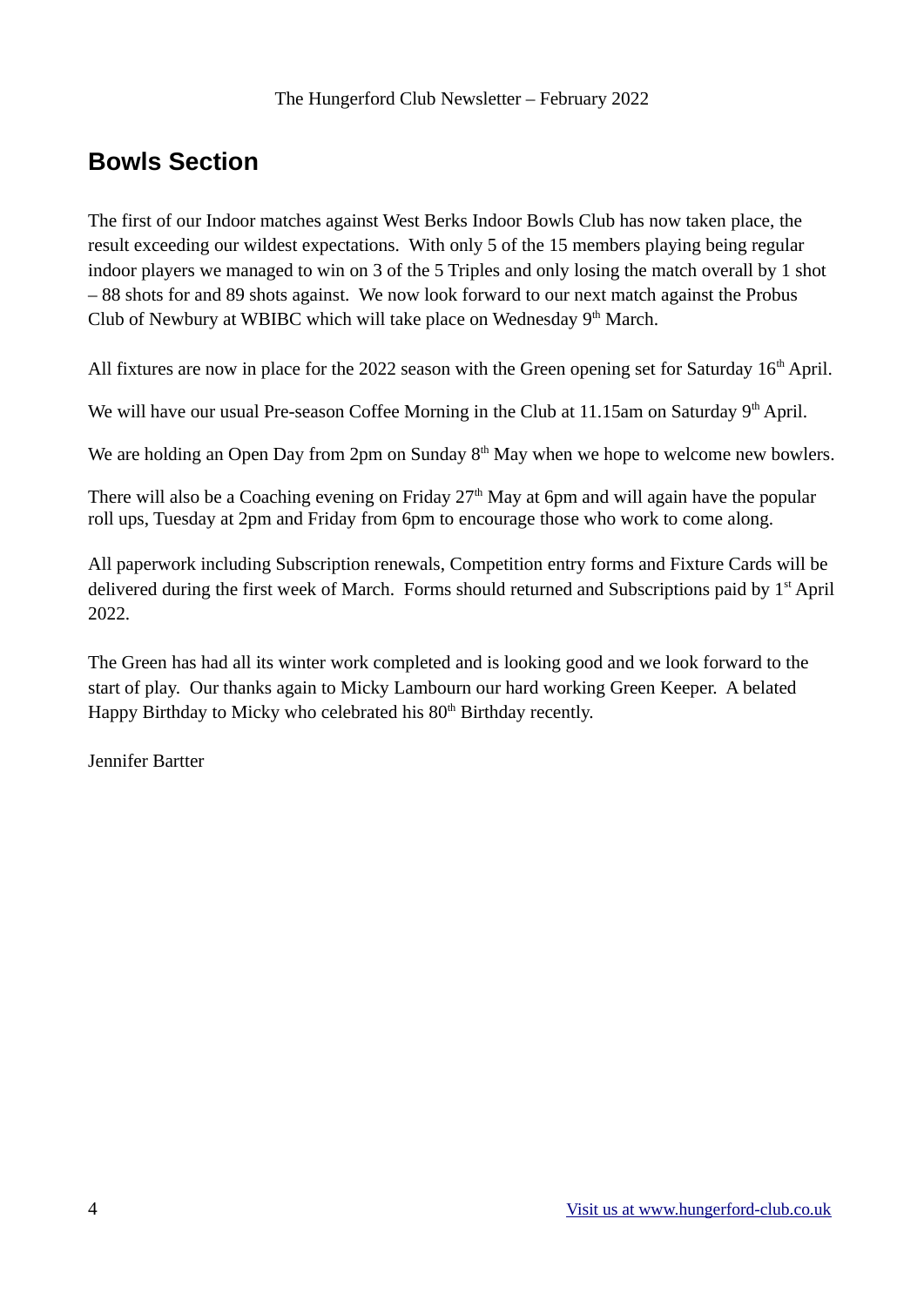#### The Hungerford Club Newsletter – February 2022

## **Tennis Section**

### **Chairman's Welcome**

It's February already! Rafa has pulled ahead of Roger and Novax in the list of all time Men's Grand Slam winners, Dry January and Veganuary are over, the days are getting longer, and Spring is around the corner. Members have been shrugging off the chilly weather and Club Play continues to be well attended. Indoors, the Tennis

Section's rescheduled AGM was held on 26<sup>th</sup> January minutes of which will be circulated in due course.

See you on court!

The Hungerford Tennis Club Committee

### **Club and Member News**

### **Important - Wimbledon Ballot – Opt in by 4th February**

Time is running out to opt in for the change for tickets at the Wimbledon Championships 2022.

The LTA has changed their process, where there will be no allocation to venues. All members who opt in go into a centralized ballot and have an equal chance of being offered tickets.

To opt in, you must be an LTA Advantage member (**for members of HTC, LTA Advantage Play +**), and affiliate your registration to Hungerford Tennis Club as your venue. Details to sign up are [here](https://www2.lta.org.uk/advantage/?_ga=2.264350476.282743449.1643623265-2126518862.1633952784).

Good luck!

### **Club Sponsor**

A big thank you to Ed James and [Sporting Agenda](https://www.sportingagenda.co.uk/) who are sponsoring the Tennis section in 2022 with an extremely generous £2,000. Sporting Agenda offer tickets and bespoke hospitality to the most sought-after events worldwide, and its services have been used by several members of the club. We are extremely grateful and will use the funds wisely – thanks also go to Phil Brown for liaising with Ed to secure the sponsorship.

#### **Saturday Regular Court Cleaning – 10am**

A great deal of the running of any members' club relies on a few individuals who do the 'hard graft' which often goes unseen (sometimes also because people are unaware of what needs to be done when).

Every Saturday, at 10am, the courts are cleaned, this takes about an hour. Volunteers are welcome and appreciated. Speak to Denis or Chris D for more information.

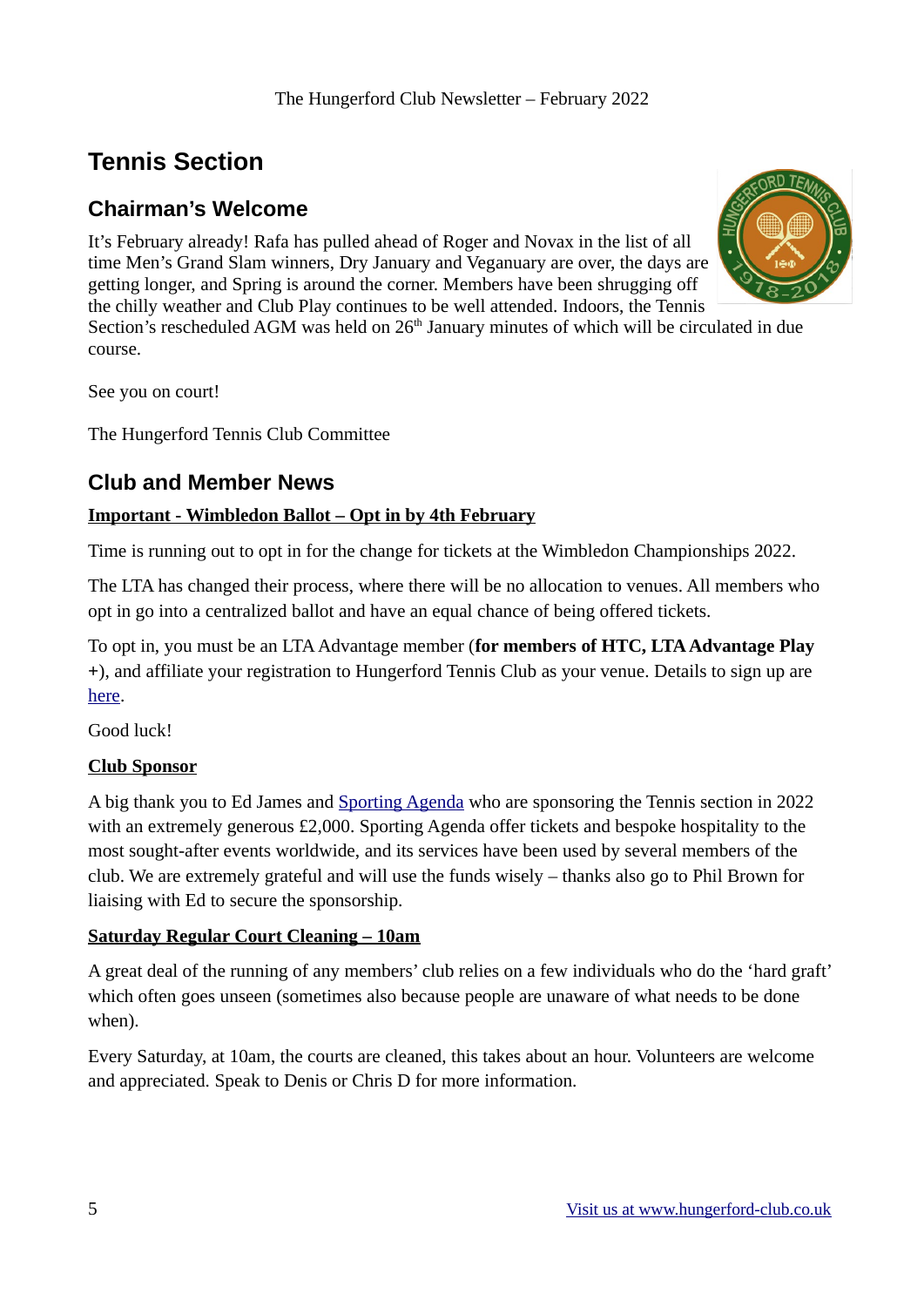### **Defibrillator Training**

At long last and thanks to generous donations from members, as well as grant funding, the Hungerford Club's defibrillator went live on 18th January. There will be training on how to use the defibrillator after Club Play on Sunday 6th March, at 12.30pm, in front of the club house. In the meantime, if you would learn more about operating the defibrillator, you can watch this [video.](https://www.youtube.com/watch?v=xkcD3Mv9oAU)

#### **Ignition Tennis – Coaches' Tip**

#### **Singles Court Positioning and Anticipation**

When playing singles, it's vital to position yourself appropriately on the court, based on the ball that you send to your opponent and the effect it may have on them.

For example, if you hit the ball high and short, there's a good chance that your opponent will move forward to attack the ball, so you'll need to pay attention to how they approach the ball and be prepared to defend. Whereas, if you hit a shot that has your opponent stretching, you should move forward to shorten the court as if they're on the stretch, their racket will be more open and they're likely to hit the ball up and/or short.

When you do hit a good shot that does stretch your opponent, try to avoid going into "Golf mode" and get yourself towards the net. How you approach the net depends on where you hit your approach from; if you approach from behind the baseline, you should move towards to the 'T' and if you approach from inside the baseline, you should 'follow the line' of the ball. These movements will help to enable you in covering the majority of the angles and remember, it's vital to split-step just before your opponent makes contact with the ball, wherever you are on the court.

\*Golf mode – standing and admiring your shot, forgetting that it is likely to come back at you.